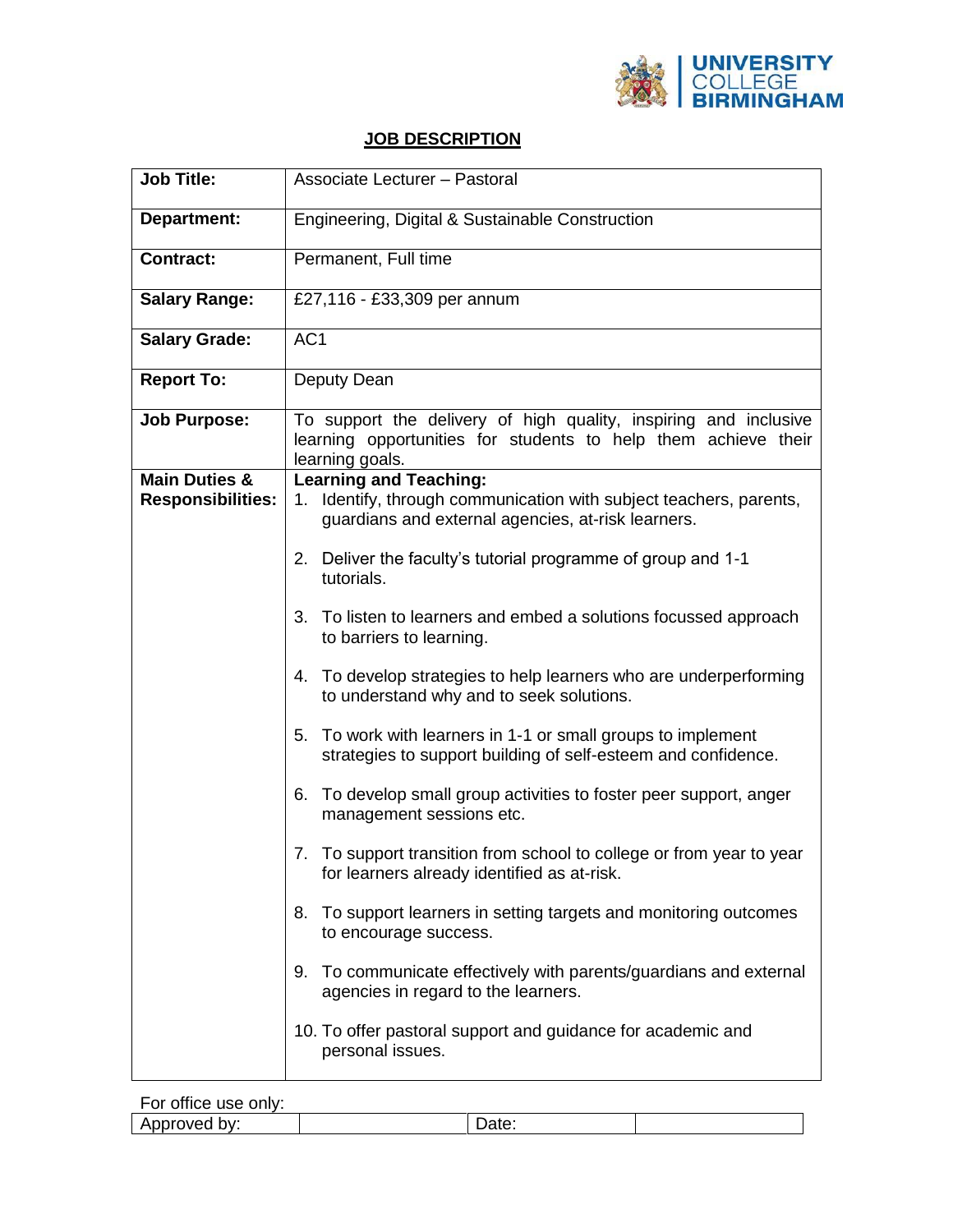

| 11. Offer advice and guidance on course and to aid progression.                                                    |
|--------------------------------------------------------------------------------------------------------------------|
| 12. Act as a learning mentor to support learners in addressing<br>barriers to success.                             |
| 13. Make referrals to appropriate support services.                                                                |
| 14. Communicate with appropriate external agencies.                                                                |
| 15. Monitor attendance and punctuality.                                                                            |
| 16. Support the learner to complete the PLP, set targets and review.                                               |
| 17. Use motivational dialogue to engage the learner in the learning<br>process.                                    |
| 18. Prepare course materials (e.g. SOW, LP) to include a focus on<br>study skills and careers guidance.            |
| 19. Ensure appropriate application of the Behaviour Support &<br>Disciplinary Policy and Process.                  |
| 20. Engage in the implementation of college quality systems                                                        |
| <b>General Duties:</b>                                                                                             |
| 1. Engage in meaningful professional development and updating<br>relevant to the University and School objectives. |
|                                                                                                                    |
| 2. Participate fully in team/Department/School meetings and<br>planning activities.                                |
| 3. Participate fully in annual review and other University processes.                                              |
| 4. Demonstrate a commitment to promoting the principles of<br>Equality and Diversity.                              |
| Duty of care in respect of Health and Safety of self and others.<br>5.                                             |
| 6.<br>To commit to upholding the principles of Safeguarding and the<br>PREVENT agenda.                             |
| To ensure practice is in line with the requirements of the General<br>7.<br>Data Protection Regulations.           |

For office use only:

| .                   |     |  |
|---------------------|-----|--|
| .<br>JV.<br>-<br>אי | ww. |  |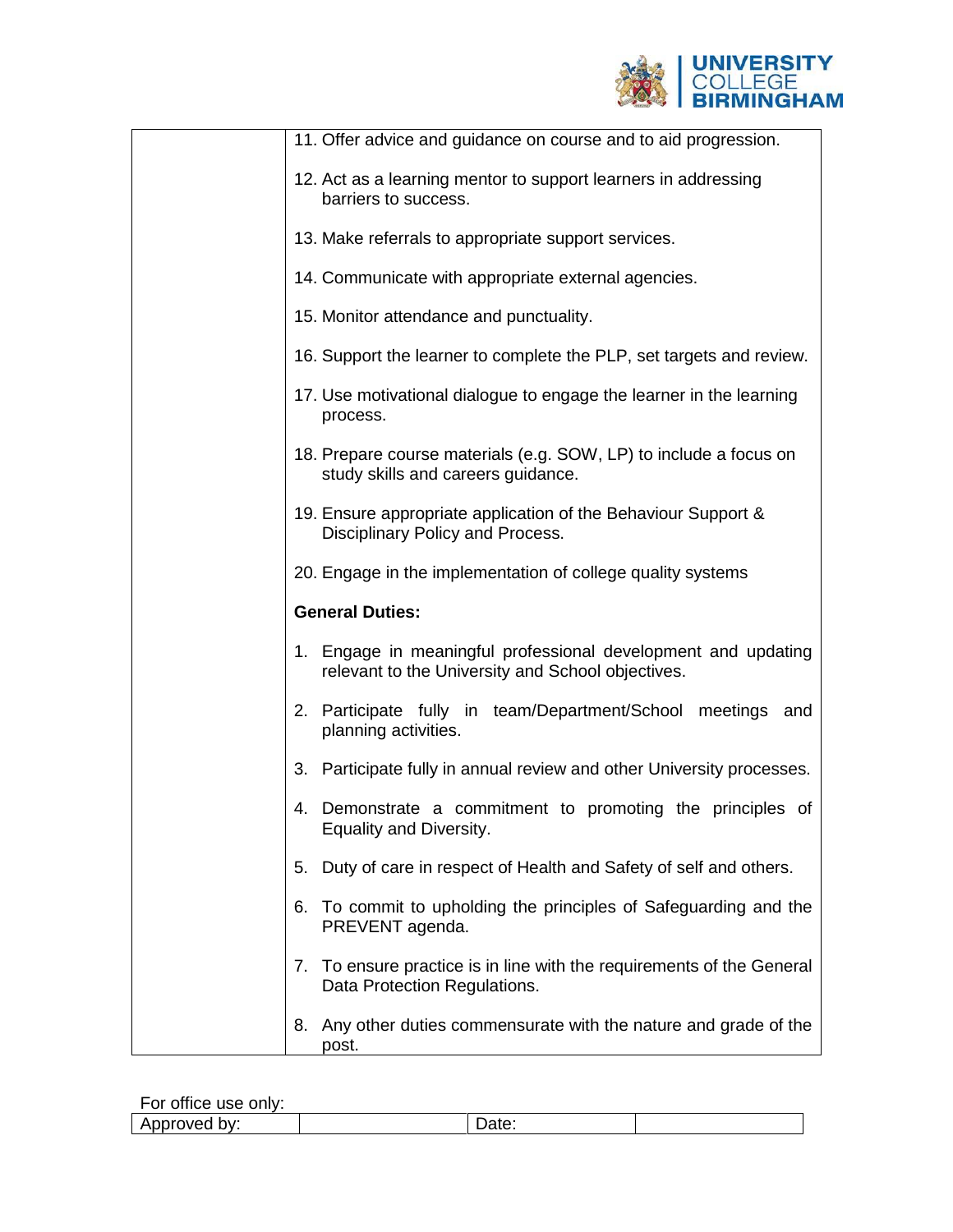

\*The above does not represent an exhaustive list of duties associated with this role.

| For office use only: |       |  |
|----------------------|-------|--|
| Approved by:         | Date: |  |